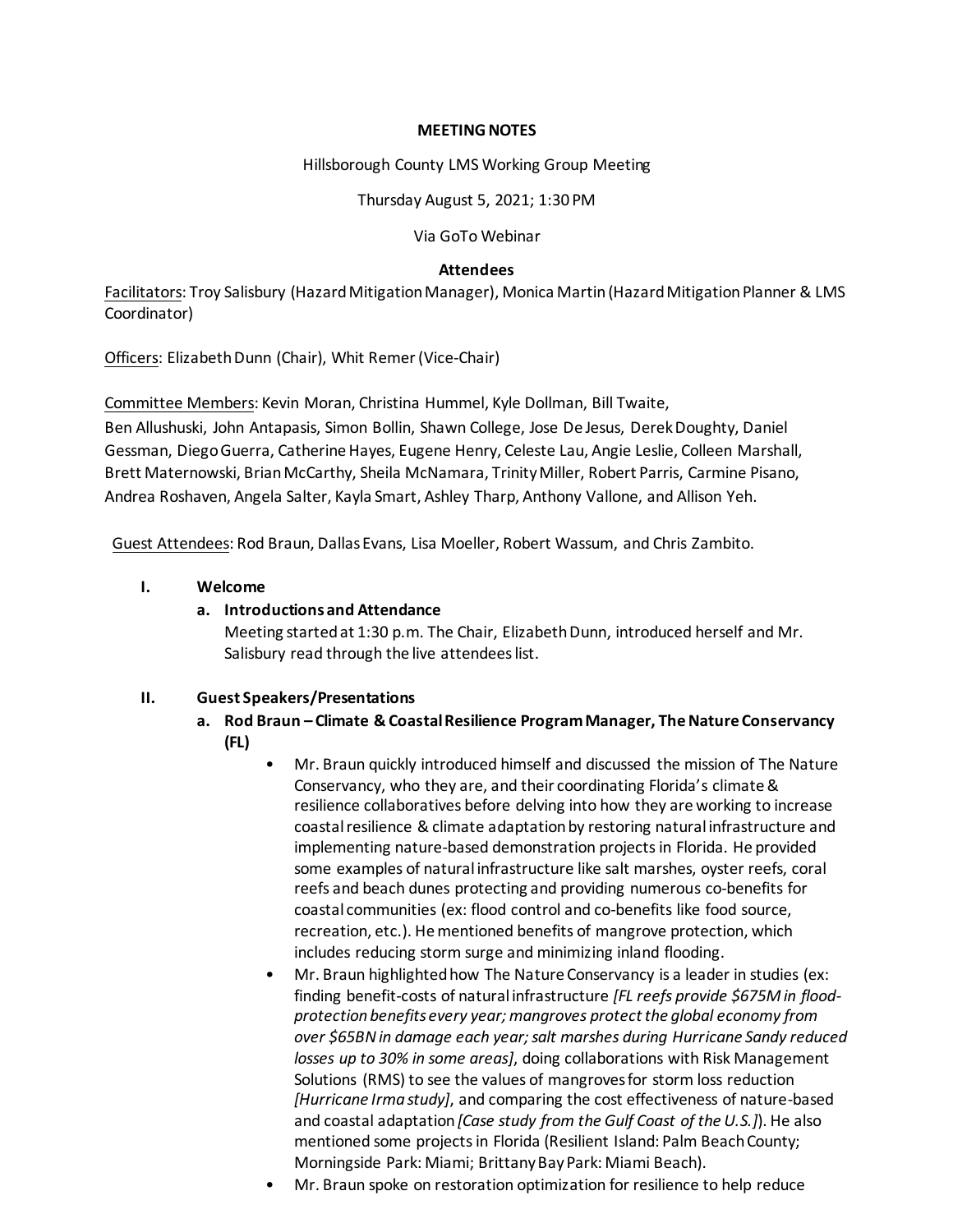flooding risks and serve as models that can be replicated elsewhere, risk transfers (ex: coral reef insurance in Cancun, Mexico), proof of concept (ex: Hurricane Delta in October 2020 triggered the first coral reef insurance payout), mangrove insurance feasibility, and developing methodologies to create pathways for developing mangrove insurance. He ended his presentation stating nature-based solutions are part of a layered approach.

• Questions were taken from the working group and Gene Henry wanted to know how can the LMS WG canhelp the County to do more of these types of projects and prioritize projects with nature-based solutions & integrate these solutions with harder asset solutions. Mr. Salisbury advised the County will look at this with the group as we dive deeper into prioritizing projects as we move forward. Kevin Moran asked if there was an appropriate length, size, etc. for an ideal project, and Mr. Braun replied stating the project needs to be scaled up to have more benefit, especially when combating storm surge.

#### **III. Action Items**

#### **a. Discussion/Approval of Previous Minutes**

Christina Hummelmoved a motion to approve the April 2021 meeting minutes (as is) and Gene Henry seconded. Motion was approved unanimously.

## *b.* **Amendment to the LMS and Office of Emergency Management EMAP Accreditation** *(Tabled)*

Mr. Salisbury advised Kayla Smart would provide an overview of the EMAP Accreditation and the necessary modifications to the LMS. He also noted the modifications, which were not finalized, would be sent via e-mail and a vote for approval would be requested via email in order to meet the deadline required by OEM and the accreditation staff. Ms. Smart advised the EMAP Accreditation is done every 3-5 years and they are in the process of doing their recertification. Part of their recertification process this year is making sure the hazard names, etc. match between the Compressive Emergency Management Plan (CEMP) and the LMS & a few minor edits within the LMS to provide greater consistency. Mr. Salisbury advised members to be on the lookout for the followup e-mail.

#### **c. Discussion/Approval of Revised LMS Project Review Submittal Form**

Mr. Salisbury advised the revised list was created since the previous form was very simple and the group had asked on multiple occasions for additional project information. He noted the newest version was created after reviewing ones made by neighboring jurisdictions and tailored it to what we are looking for. The City of Tampa would be the first ones to complete it so that we can determine if changes need to be made. Ms. Martinadded the previous form was 1-page and they had worked with Whit Remerto create this version (based on Broward County's form). She reviewed the form with the working group and made the minimal edits suggested in real-time.

Christina Hummelmoved a motion to approve the Project Review Form (with the modifications made during the meeting) and Gene Henry seconded. Motion was approved unanimously.

### **d. City of Tampa Project Submittals [12 Projects]**

Mr. Remer advised the City of Tampa will be proposing fire station retrofits to emphasize the hardening of public. John Antapasis advised the projects submitted are older stations that needed updated windows, door, and/or roofs, and it is important to harden these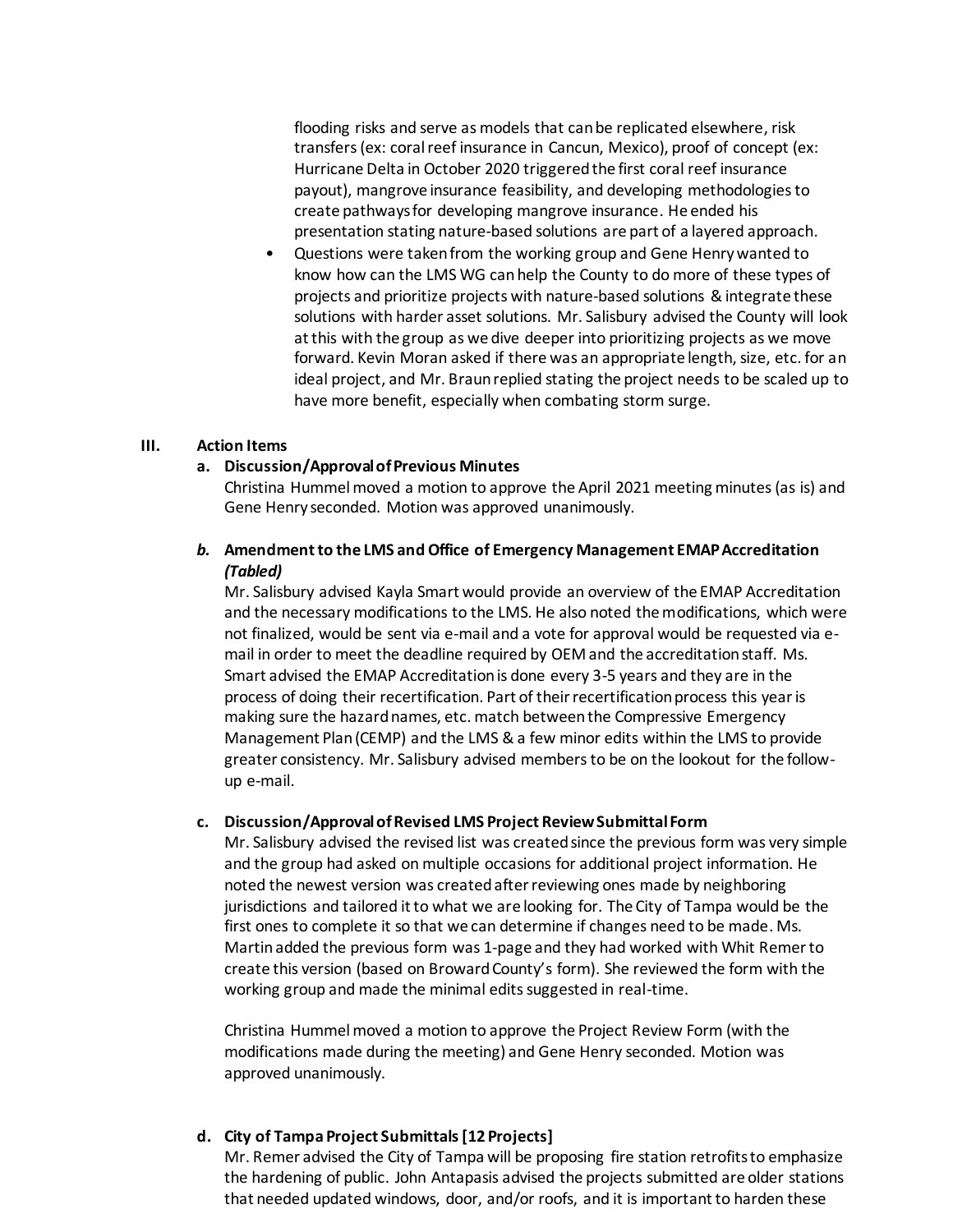types of structures as they shelter first responders and if damagedwould impact daily emergency operations as well as critical operations during hurricanes, etc. Catherine Hayes added the City of Tampa had previously received funding for similar projects and retrofit funding for fire stations and police stations, so they would like to continue to add these types of projects on the lists.

Gene Henry moved a motion to approve the City of Tampa's group of 12 projects (12 separate items) and Christina Hummel seconded. Motion was approved unanimously.

## **IV. Potential Grant Projects**

• None

## **V. Grant Status/New Funding Opportunities**

- **a. Internal (Hillsborough County) and external (neighboring municipalities, Counties, etc.) collaborations & coordination**
	- Ms. Martin advised the County submitted four (4) projects in July (2021) to the FDEP's Wastewater Grant Program and provided quick summary for each project submitted:
		- Gibsonton Septic-to-Sewer Construction of new vacuum sewer systems
		- Ruskin Wimauma LPSS to Sewer System replacement and infrastructure expansion
		- Van Dyke Flow Diversion End of life replacement
		- SCADA Communications System Upgrade End of life replacement

# **VI. Floodplain Management/CRS Update**

# **a. Floodplain Update**

• Kyle Dollman advised the new flood insurance rate maps would be available Oct 7, 2021 for the coastal areas in our County. He mentioned the County is continuing to abide by the Public Outreach Activity Plan to help let residents in the affectedareas know of the changes and how them reach out to their insurance providers if they need to. Mr. Dollman recognized the County is currently working through their compliance period and is planning to start the process of updating more maps nearer to the end of the year. Lastly, he noted FEMA is revamping Risk Rating 2.0 and it will become effective Oct 1, 2021, which will change how properties are being rated.

# **b. CRS Update**

• Ms. Hummel advised the annual CRS recertification was received for 2021. She mentioned they are working with a consultant to assist with the recertification process going into next year (2022). Ms. Hummel also noted she is working on the Program for Public Information (PPI) and will be scheduled a CRS meeting at the end of the month to discuss further.

### **VII. Updates from Key Stakeholders**

# **a. Unincorporated Hillsborough County**

- **Innovation & Resiliency**
	- **LMS Plan Documents uploaded to HC LMS webpage** Ms. Martinadvised the webpage was updated per the group's request with LMS-related documents: [https://www.hillsboroughcounty.org/en/residents/public](https://www.hillsboroughcounty.org/en/residents/public-safety/emergency-management/local-mitigation-strategy-documents)[safety/emergency-management/local-mitigation-strategy-documents](https://www.hillsboroughcounty.org/en/residents/public-safety/emergency-management/local-mitigation-strategy-documents)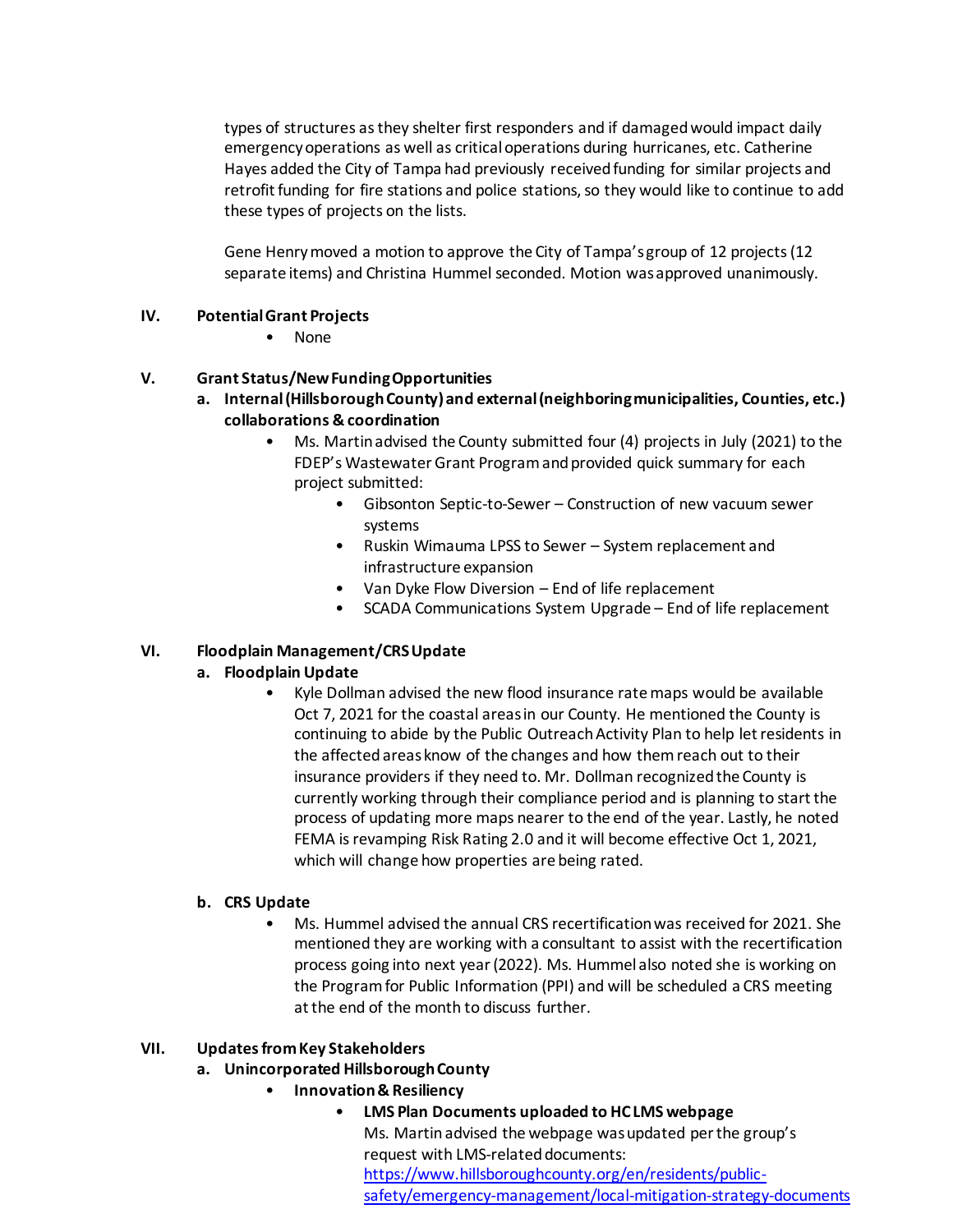Mr. Salisbury also highlighted the County is one of the only County's to have our LMS Plan be available online and is 508-compliant. Kudos were given to Chris Zambito and his team from Atkins for creating the document and assisting with the process to get it uploaded online.

- **Implementing 6-Month LMS Project List status reviews** Ms. Martinadvised instead of doing the reviews every year for the annual update, the County would be requesting updated project lists every 6-months (in preparation for the 2<sup>nd</sup> and 4<sup>th</sup> quarter meetings) from internal staff and municipalities.
- **Sustainability**
	- Sheila McNamara advised the Green House Gas (GHG) inventory was nearing the end of the modeling stage as they look for reduction strategies and combine two (2) suitability plans into one. She highlighted they would go before board in September (2021) and will be circulating the final product within the next month**.**
- **Emergency Management**
	- None
- **Planning Commission**
	- **Update of the County's Coastal Management Element**
		- Shawn College advised they were in the process of updating the County's Comprehensive Plan, which is a big update as it hasn't been done in years. He mentioned the Coastal Management Element is nearly complete, as they are waiting to be put on the Board's agenda for September 30, 2021 to transmit to the State with the intent to adopt and then have it be formally adopted by the BOCC in December (2021).
	- **Update on the Environmental and Sustainability Element**
		- Mr. College advised it had already been updated, is currently available online, and has been approved by the BOCC.

### **b. Cities within Hillsborough County (Tampa, Temple Terrace, Plant City)**

- City of Tampa
	- Mr. Antapasis mentioned the Regional Catastrophic Preparedness Grant was completed for the region, and Tampa took the lead on it. He advised the project was COVID-19 based, addressed public health, healthcare, emergency medical services; fatality management; health and social services; logistics and supply chain management; and economic recovery. Mr. Antapasis reviewed the project tasks (afteraction review, regional pandemic influenza framework, training, exercises) submitted last year, with a budget of \$990,000, and advised they should be hearing a decision soon. He noted once it is funded, they will be reaching out for support for implementation.

### **c. University of South Florida**

• Daniel Gessman advised they are working on putting together a project proposal for a stormwater project for the County. Mr. Gessman also highlighted they have received their EMAP Accreditation and are the 8<sup>th</sup> active university in the country.